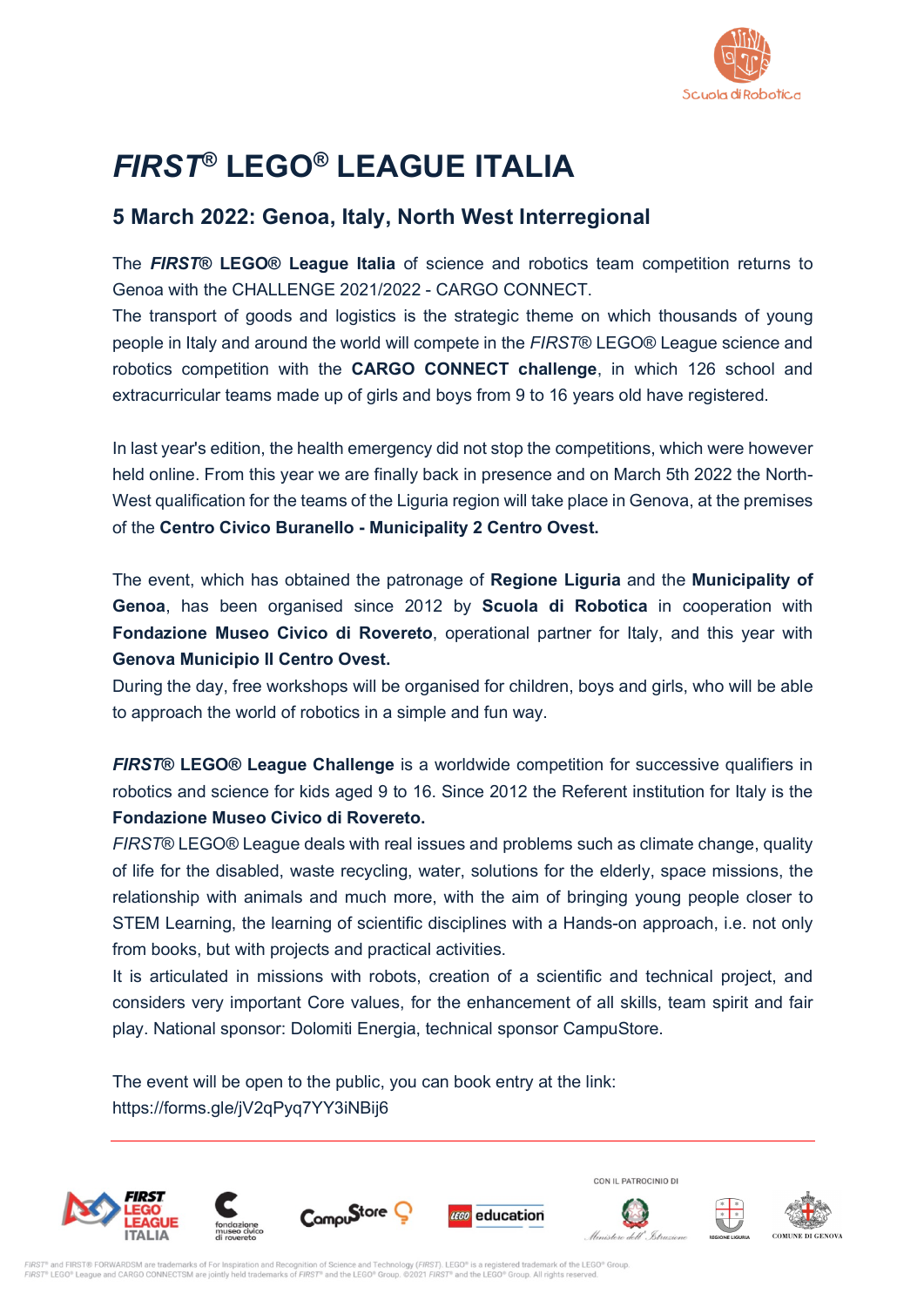

## *Free workshop for kids and teens*

#### **Master Robot (ages 10-14) and Master Robot Junior (ages 6-10)**

We will challenge each other like Master Chef, but instead of preparing tasty dishes, we will design incredible robots! Taking inspiration from the Master Chef show, participants will have to build robots based on either the "ingredients" provided (Mystery Bots). However, our robots will not have to satisfy gourmets, but will be engaged in solving challenges related to service robotics, in the medical, social, logistical and much more!

Ages 6-10 - MASTER ROBOT JUNIOR...! 2.30 - 3.30 PM Ages 10-14 - MASTER ROBOT...!! 3.30 - 4.30 P.M.

**Robots and Space (ages 6-10)** Let's look up: how many types of robots are moving in space above our noses? Rockets and entire robot ships, Space Rovers, Robot Assistants, Robot Repairers and even Robot Sweepers. Between space missions and intergalactic explorations, we will discover how many robots already live in space and together we will invent new ones, to face tomorrow's cosmic challenges with ingenuity. Ages 6-10 - ROBOTS and SPACE...! 4.30 - 5.30 PM

**Robots à la Mac Gyver (age 10-14)** Sensors are all around us but we often don't notice them, so in this workshop we will learn how they work. Starting from recycled materials and using robots and the Internet of Things, we will learn how to make and program a Macgyver-style sensor, discovering all the logic behind its operation. Ages 10 - 14 - MAC GYVER TYPE ROBOTS - 17.30 - 18.30

**To enroll to the free labs:** https://forms.gle/f6f7UorH7bfe6r1y6

*In accordance with government regulations, all visitors over 12 years of age must present one of the following certifications to gain access to the event and the workshops: Super Green Pass or certificate of recovery from Covid-19. An FFP2 mask must also be worn. A compliance check will be carried out at the entrance.*

Information and contact: info@scuoladirobotica.it











CON IL PATROCINIO DI





gnition of Science and Technology (FIRST). LEGO® is a registered trademark of the LEGO® Group and FIRST® FORWARDSM are trademarks of For Inspiration and Reco FIRST® LEGO® League and CARGO CONNECTSM are jointly held trademarks of FIRST® and the LEGO® Group. ©2021 FIRST® and the LEGO® Group. All rights reserved